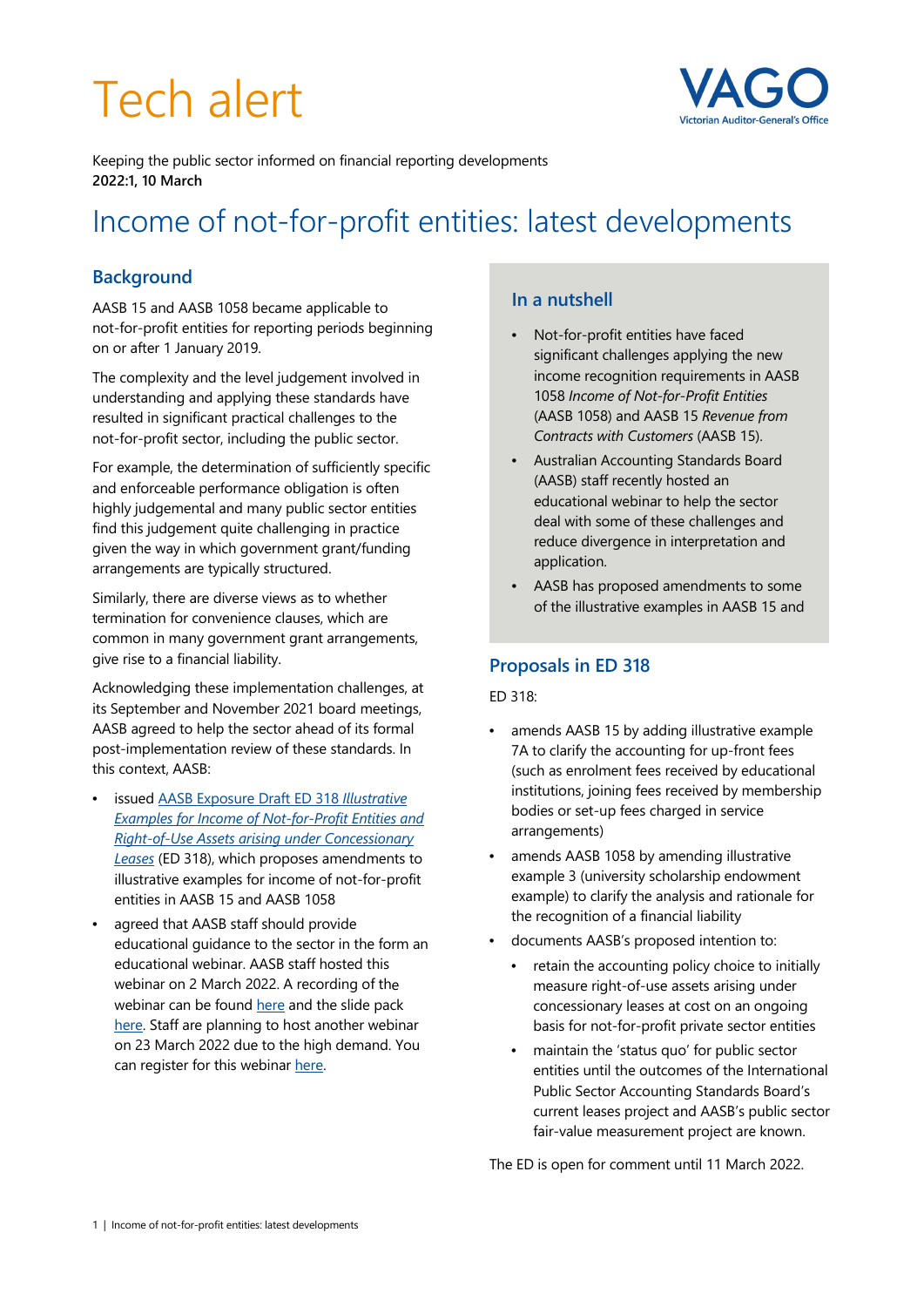

# **Effective date**

It is expected that the amendments proposed in ED 318 will apply to annual reporting periods beginning on or after 1 July 2022.

# **Areas covered in AASB staff's educational webinar**

The webinar covered a range of common application issues, including the following areas:

| Scope and principles of<br>the standards           | Scope of, and interaction between, AASB 15 and AASB 1058<br>Principles and key criteria for the application of AASB 15 to transactions in the<br>not-for-profit sector                                                                                                                                 |
|----------------------------------------------------|--------------------------------------------------------------------------------------------------------------------------------------------------------------------------------------------------------------------------------------------------------------------------------------------------------|
| Sufficiently specific and<br>enforceable criterion | Level of specificity needed to satisfy sufficiently specific criterion and the focus<br>$\bullet$<br>on the level of discretion the recipient has<br>Examples of enforceability<br>٠                                                                                                                   |
| Documentation to be<br>considered                  | Meaning of 'contract' within the context of AASB 15<br>$\bullet$<br>All surrounding documents (including tender documents) to be considered in<br>$\bullet$<br>determining contract/enforceability                                                                                                     |
| Capital grants                                     | Not all capital grants satisfy the criteria. Only those capital grants that meet<br>٠<br>AASB 1058.15-17 satisfy the exemption<br>Consideration of 'identified specifications' is a matter of judgement that is to be<br>$\bullet$<br>addressed as part of the post-implementation review of AASB 1058 |
| Up-front payments                                  | How to account for income from up-front fees, such as enrolment fees, joining<br>$\bullet$<br>fees or establishment fees<br>Up-front fees often do not result in transfer of a distinct good or service<br>$\bullet$<br>separate from provision of future services to the customer                     |
| <b>Grants received in arrears</b>                  | How to account for grants received in arrears where the grant is within the<br>٠<br>scope of AASB 1058<br>Judgement around whether there is an asset (for example, a receivable) that<br>needs to be recognised                                                                                        |
| Principal versus agency                            | Principal versus agent guidance to be considered in circumstances such as<br>$\bullet$<br>National Disability Insurance Scheme-related funding arrangements, consortium<br>grant arrangements and where a national body receives funding for distribution<br>to state bodies                           |
| <b>Termination for</b><br>convenience              | November 2020 AASB board paper includes useful references<br>$\bullet$<br>To be considered as part of upcoming post-implementation review of<br><b>AASB 1058</b>                                                                                                                                       |